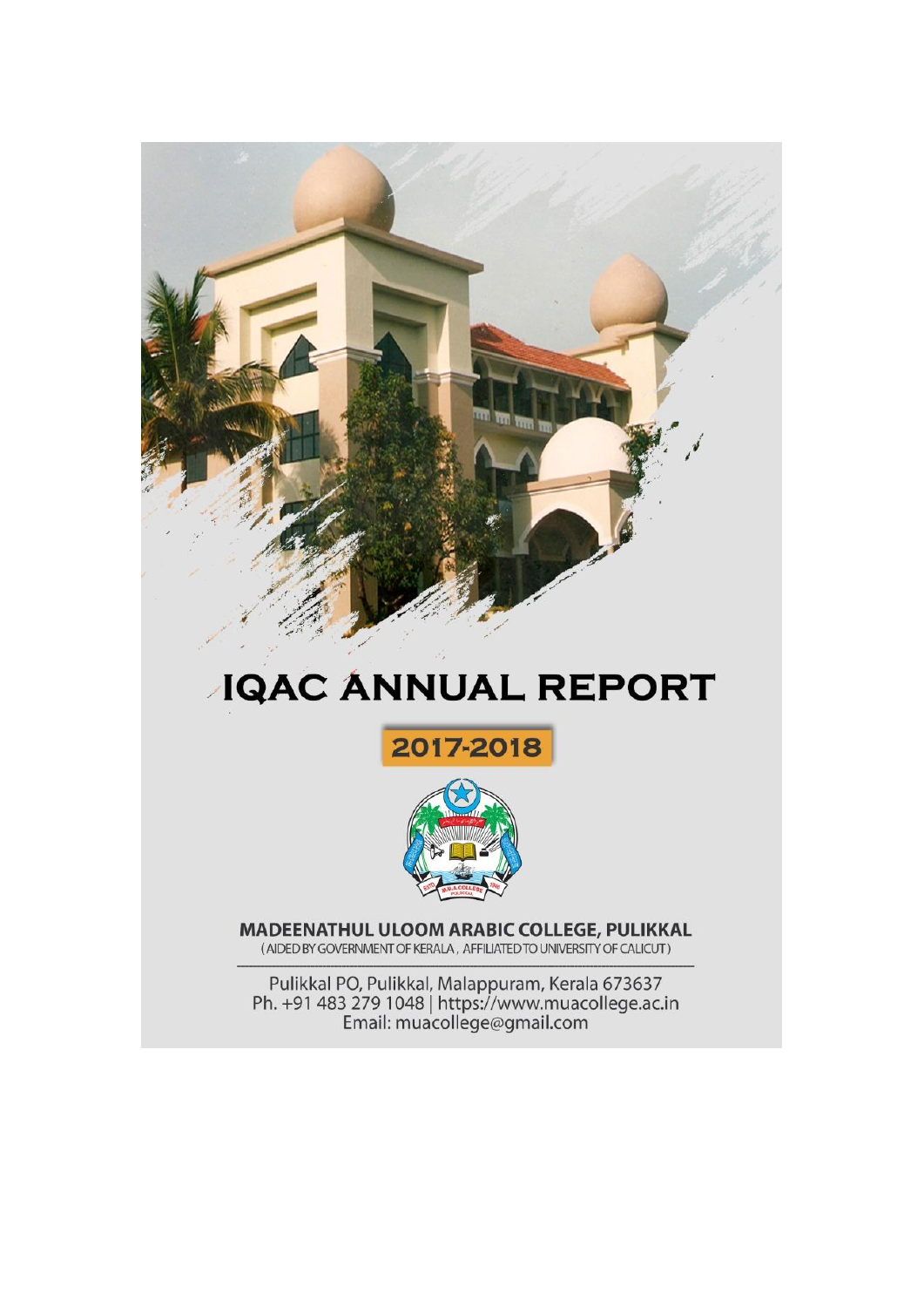# **IQAC ANNUAL REPORT 2017- 18**

The first core committee meeting of the IQAC for the year 2017-18 was held on 07.06.2017. Principal Dr. N. Muhammed Ali presided over the meeting. The action plans of each department and club were assessed and modified as well as an academic calendar for the academic year 2017-18 was generated. A brief report of the major outcomes of the activities by IQAC is given below.

## **RESEARCH WORKSHOP**

PG and Research Department of Arabic conducted many workshops on research methodology for teachers and research scholars. They are;

- Seminar on "Arabic poetry in Kerala" led by Dr. K Shaikh Muhammed, Associate Professor, Department of Arabic, MUAC Pulikkal on 16th August 2017
- Workshop on "Arabic Media Writing" led by Mr. Muhammed Aman K, FDP substitute in Arabic, MUA College, Pulikkal on 22nd November, 2017
- Workshop on "Academic Writing: Meaning and Purpose" led by MC Abdul Gafoor, Professional Assistant, CH Centre Calicut University on 15th January 2018.
- Workshop on "Translation Issues and Challenges" led by Dr. Sabir Navas, Assistant Professor, Department of Arabic, MUA College Pulikkal, on 15th February 2018.

## **SKILL ENHANCEMENT PROGRAMME**

- Three Certificate Courses on MS Excel, MS PowerPoint and Microsoft Word conducted by IQAC to develop the students' skills in ICT(Information and Communication Technology)
- Yoga: a remedial measure for life style disease was conducted by NSS Unit on 21th June 2017. The session was led by Yogacharya Dr. Haneefa.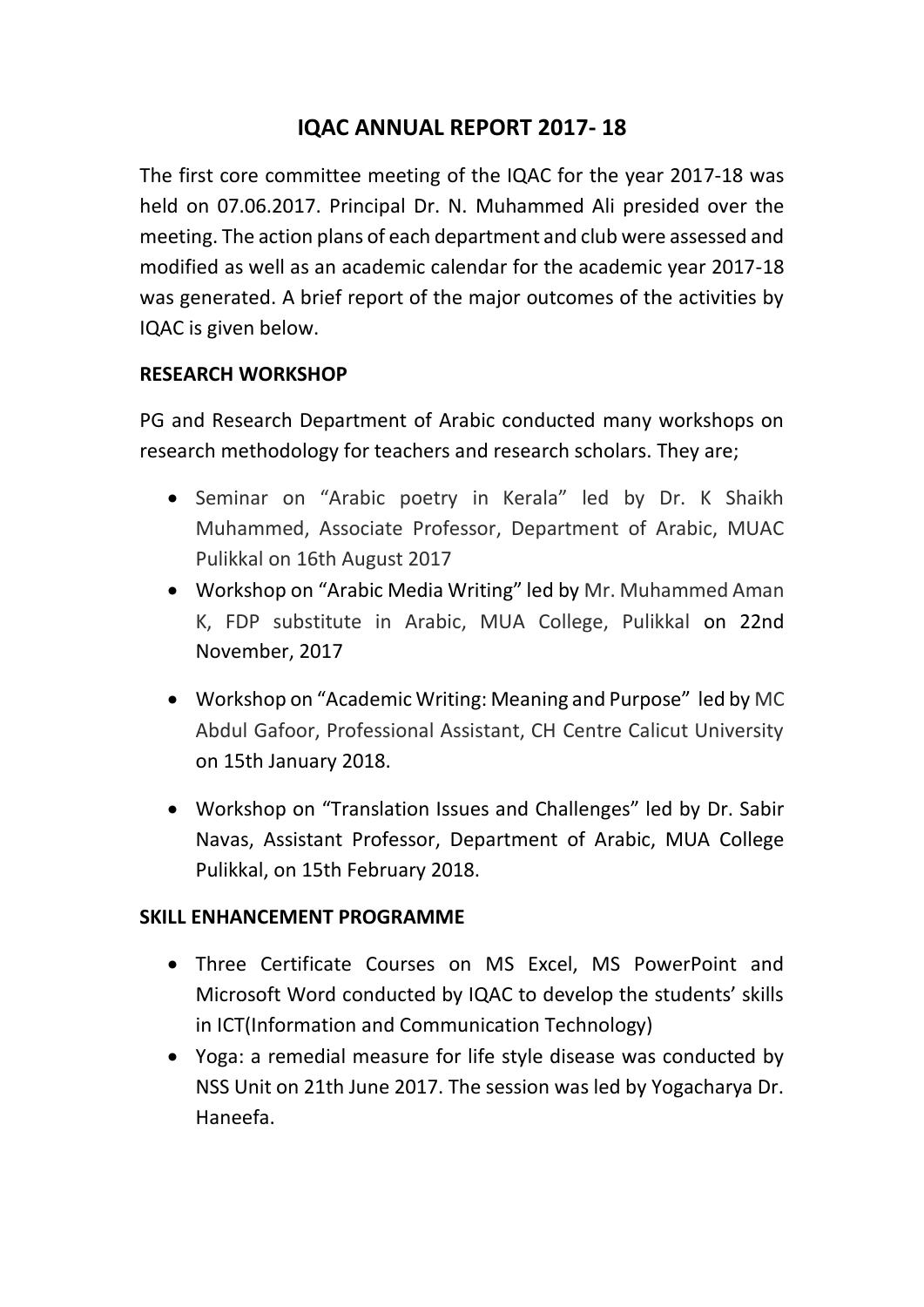# **IQAC ACTIVITY**

- Faculty Development Programme in various subjects were conducted for the teaching fraternity of the college.
- As part of the MoUs signed by the college with certain reputed institutions, ventures, philanthropic agencies many collaborative activities like faculty exchange, research activates, students exchange, internship etc. were undertaken during the academic period.
- Department of Arabic and Economics with Islamic Finance conducted a holistic course for the PG & UG students of the college for prepping them to appear for various competitive examinations like NET, K-TET, PSC, UPSC etc.
- The students were categorized into Advanced and Slow learners on the basis of a diagnostic test organized by each department under the supervision of IQAC. Thereby, a remedial coaching to slow learners and advanced programmes for the gifted students were provided.

## **FEEDBACK**

- IQAC has taken the feedback from students, alumni, teachers and employers on the curriculum for analyzing data and took necessary steps in the curriculum.
- IQAC has taken semester wise feedbacks from students on the teachers to solve the drawbacks of them and resolve it for the best teaching and learning experience.

## **PROFESSIONAL DEVELOPMENT PROGRAMME FOR COLLEGE STAFFS**

• A brainstorming session on the topic "Tips for professional Document Translation" led by Dr. Sabir Navas, Asst. Prof, Dept. of Arabic, MUA College on 06-07-2017.

• A training session on the topic "Hands on Training on ICT Tools for Teaching" led by Dr. T K Yoosuf, Associate Prof, Dept. of Arabic on 11/12/2017.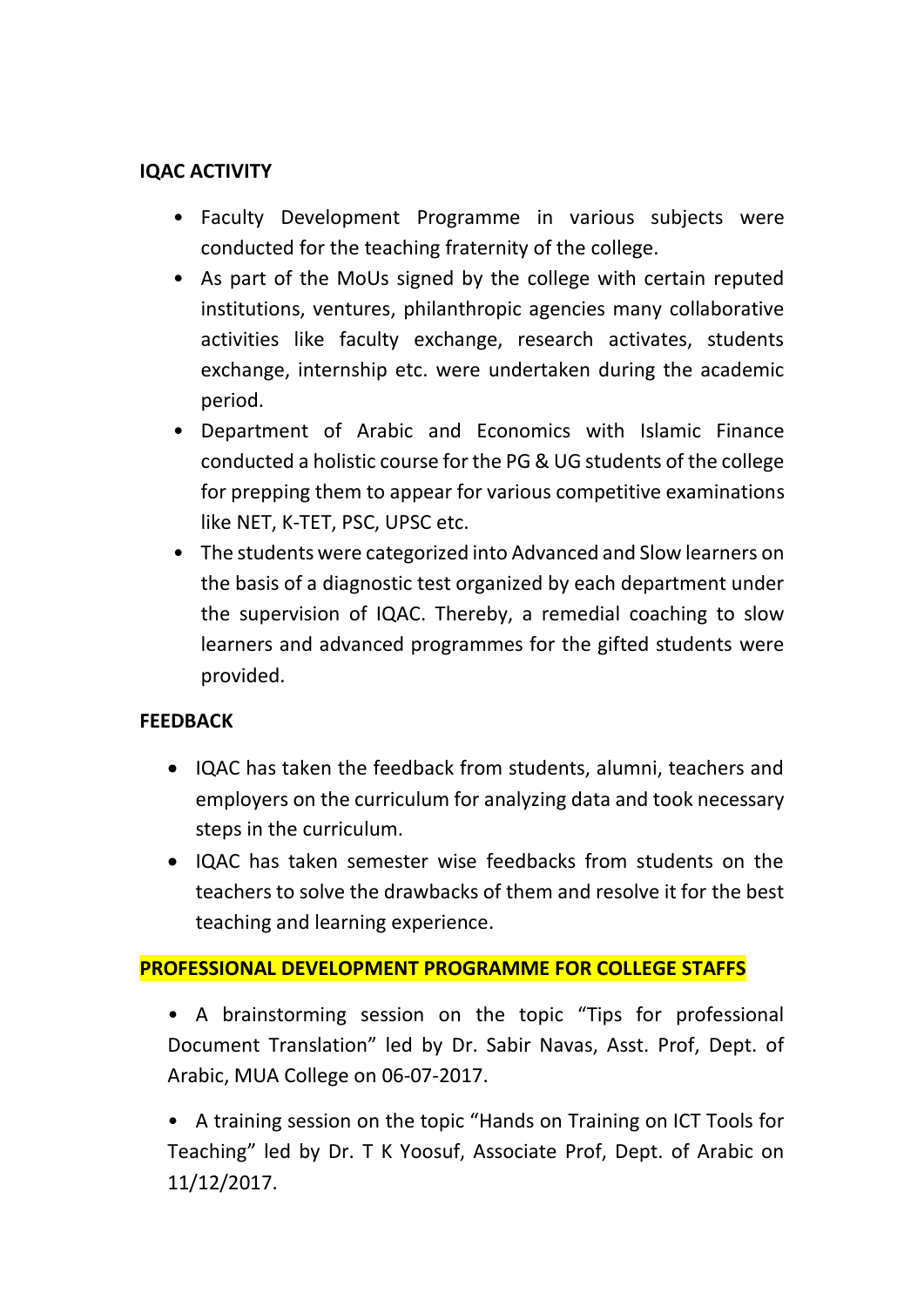• A training session on the topic "Advanced Strategies for Research Writing" led by Dr. K. Shaikh Mohammed, Associate Prof, Dept of Arabic on 03-02-2018.

• A practical workshop and training session on the topic "How to Manage Spark and Gain PF (IFMS)" led by Mr. Rafeeque, Senior Clerk, MUA College on 08-03-2018.

#### **Departmental Activities**

## **PG & Research Dept. of Arabic**

 Dept. of Arabic MUA Alumni in collaboration with UAE has conducted the second round of National Elocution Competition held at MCC auditorium, Pulikkal on 18/12/2017. Rs 25,000, 10,000 and 5000 were the prize money rewarded for the first, second and third place respectively.

## **Dept. of Economics**

**•** Workshop on "Possibilities of Patent in Arts Subjects" led by Mr. Ibrahim PK, HOD, Economics, MUA, College, Pulikkal, on 10th January, 2018

#### **EXTENSION AND OUTREACH PROGRAMME**

IQAC has initiated many extension and outreach programmes in this academic year for uplifting the society educationally, mentally and financially by collecting an amount from the teachers, parents, students and public. An awareness on the contemporary issues was also given to the local community. IQAC made the programmes more reachable to the public. The following are some of the remarkable examples;

## **EYES FOR EYELESS**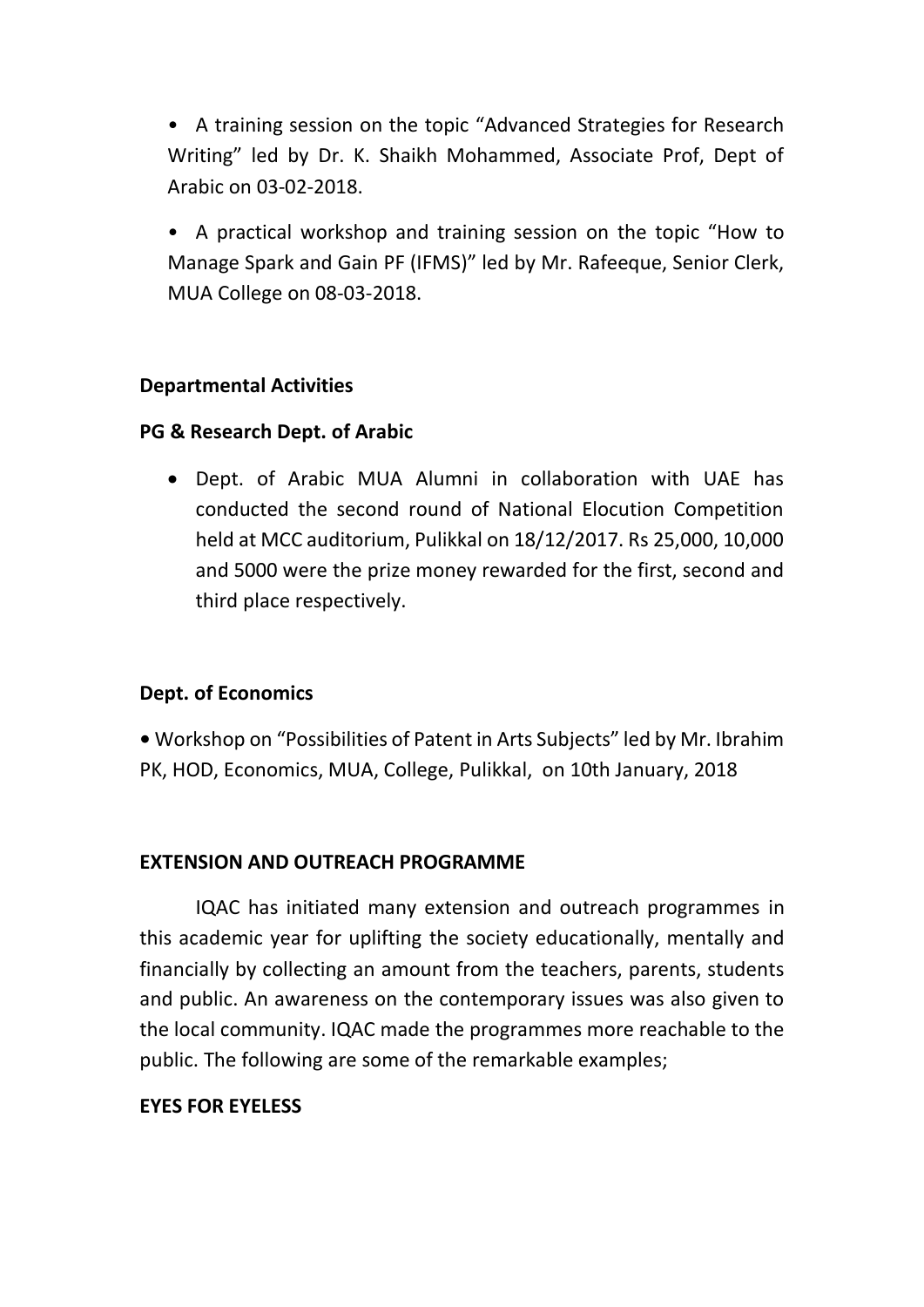- The college NSS Unit has organised a programme named "Eyes for Eyeless" on 18/06/2017 in which 18 members of our NSS Volunteers actively participated in the initiative.
- The students worked in the Ability Campus as scribes to help the visually impaired students to write exams.

# **A DAY FOR VISUALLY DISABLED**

- The college NSS Unit organized a programme named "A Day for visually disabled" on 12/09/2017.
- The NSS volunteers served as visual guides for the visually challenged. Selected students from the college went as scribes at their own gatherings and conferences; in Ability and GIFB (Global Islamic Foundation for the Blind, an exclusive institute for the blind located at Pulikkal)

## **BLOOD DIRECTORY OF ADOPTED VILLAGE: DATA COLLECTION**

- The college NSS Unit has organized a programme 'blood directory of adopted village: data collection on 03 and 21 November 2017 in which 35 NSS Volunteers participated in the data collection.
- The aim was to publish a Directory containing the blood group details of the adults (over 18 years of age) from the hundreds of families living in the hills of our partner village.
- Kondotty Municipal Councilor Smt. Geetha inaugurated the home contact campaign at N. H. Colony.

## **THENARUVI CHILDREN'S DAY GET TOGETHER**

- Thenaruvi' was a very special event organized by the College NSS Girls Wing on the occasion of November 14 Children's Day. A number of talented kids, their parents and teachers from 38 Anganwadis in Pulikkal Panchayath attended the session.
- The programme started at 09.00 am and was inaugurated by TV Ibrahim MLA in the presence of dignitaries including Panchayat President Suneera Abdul Wahab.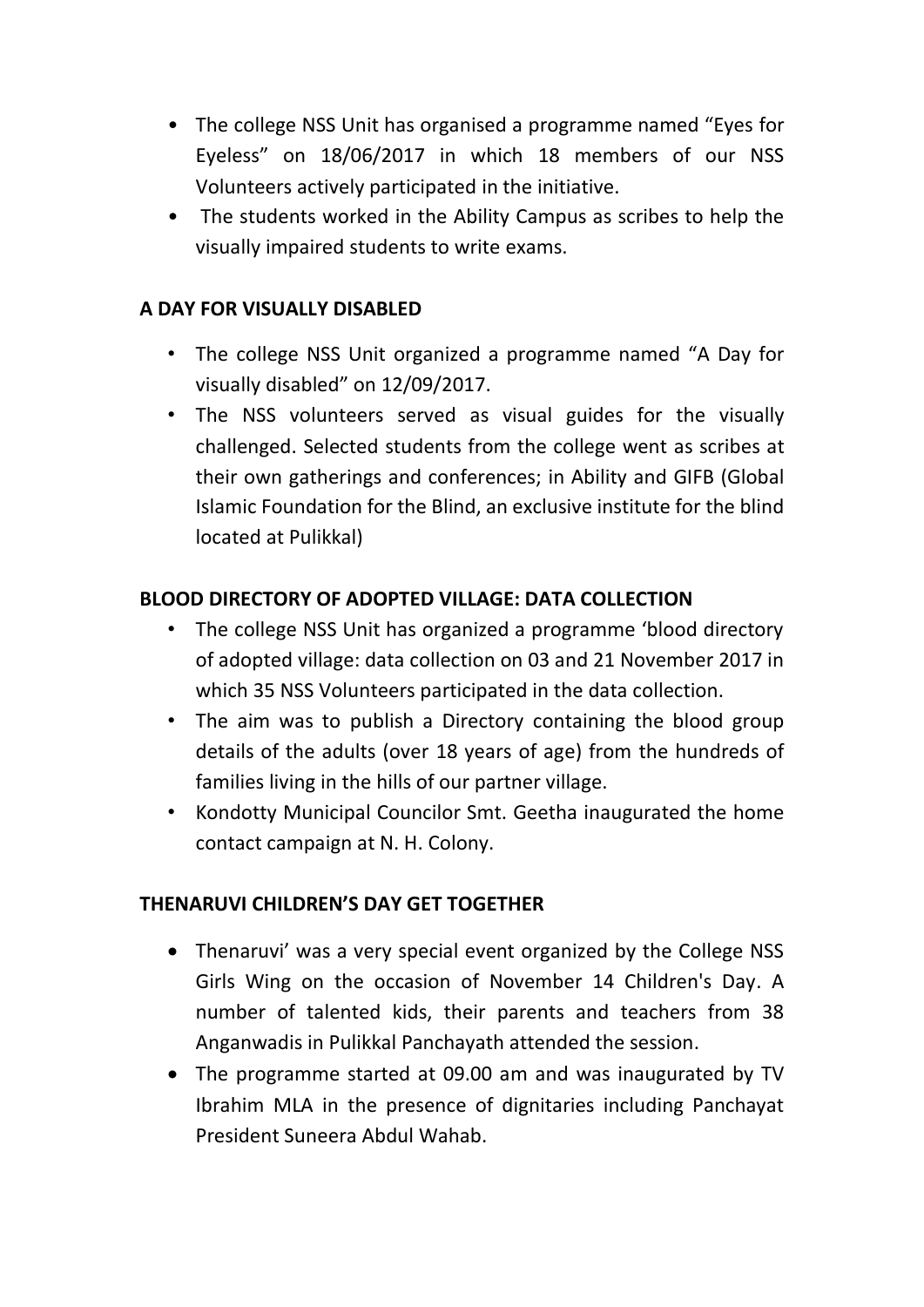• The Children's Show led by Sri. Shanavas Paravannur (a renowned expert in the field) took the children to another world of fun and knowledge.

# **ABHAYAM HOME - 1**

- Under Abhayam Housing Project (announced on the occasion of the Golden Jubilee of Calicut University) a house was provided for an indigent family consisting of a widow and her six children living in a temporary plastic shelter at Nediyiruppu Harijan Colony in Kondotty Municipality, which we have chosen as the partnership village of our NSS units.
- 286 students participated directly and indirectly in the project. Locals and well-wishers helped financially and contributed resources at all stages of the construction.
- The work inauguration of the house was done by T. P. Abdulla Koya Madani, Hon. Correspondent of the college on 15/12/2017. Sri. P. K. Kunjalikutty MP handed over the key of the house to the family in the presence of eminent personalities on 23/04/2018.

# **KOUTHUKAM: ENJOY THE FOLK SONGS**

- As part of college NSS unit a programme named Kauthukam: folk songs on 12/01/2018 was conducted.
- Folk songs was led by Mr. Ajeesh Moochukunnu, Faculty of Folklore Studies, University of Calicut. A good number of people from the rural locality enthusiastically came to enjoy this amusing event.

## **NURTURE THE NATURE**

- 'Nurture the Nature' was an event attended by a good number of local people and was led by noted nature observer Hamidali Vazhakad. 53 of our NSS volunteers participated in the programme.
- A wide range of information about the diverse flora and fauna of the scenic colony was given.

## **TRAFFIC AWARENESS FOR NATIVES**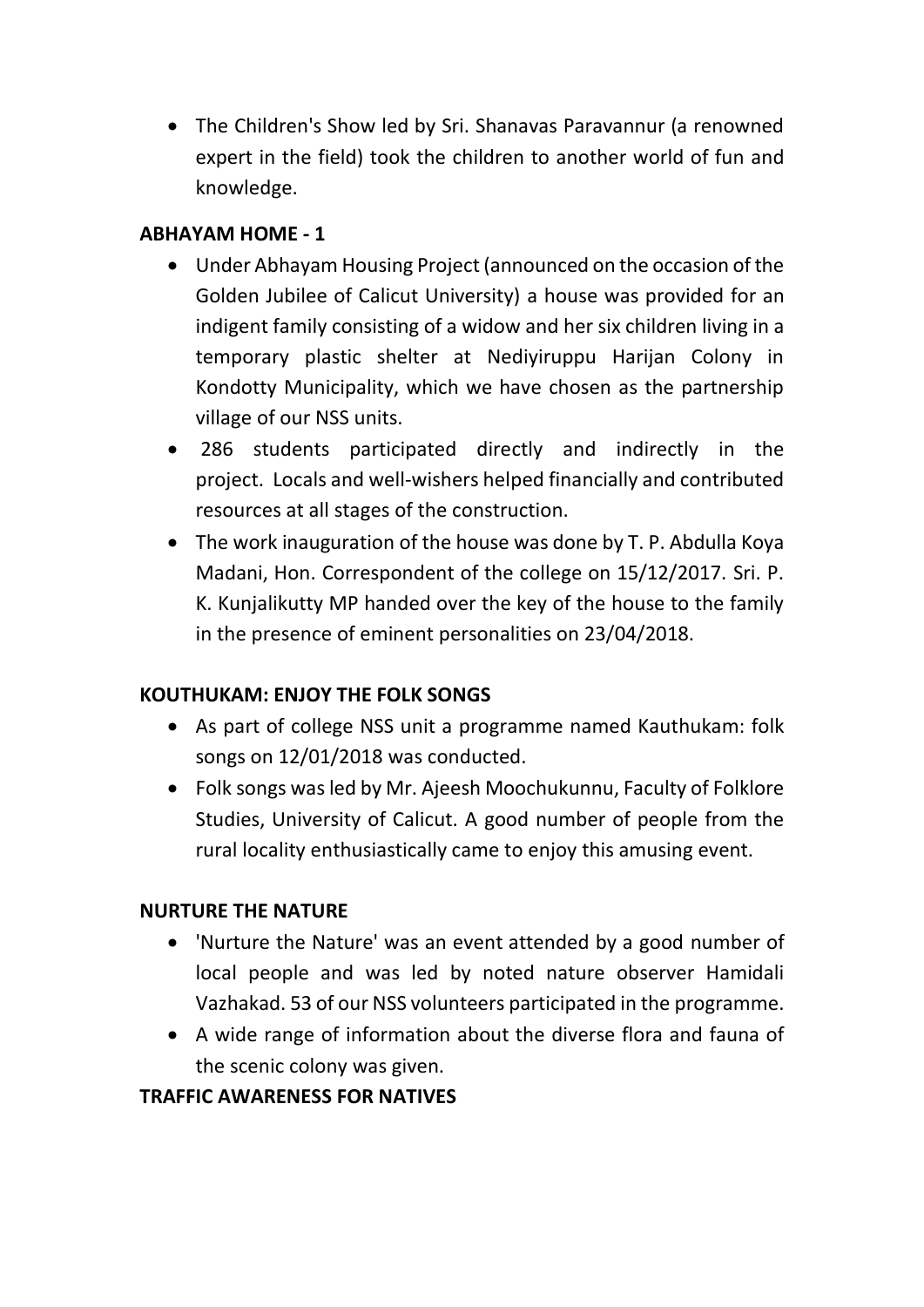- A traffic awareness programme for natives on 14/01/2018 led by Motor Vehicle Inspectors Abu and Kunju was a good intellectual feast.
- The audience was greatly impressed by their interesting and comprehensive presentation of the important traffic rules that drivers must follow.

#### **CONSERVATION DRIVE**

- Water conservation drive is a social extension programme conducted by college NSS Unit on 14/01/2018 in which 49 NSS volunteers participated.
- The main attraction of the drive was the presence of the famous water conservator Abdukka Areekode. In the light of his intense life experiences, he briefly explained the need for prudent water management and the stringent problems that humankind could face if they did not do so, citing the example of the antique ditch in the NH Colony itself.

#### **SNAKE AWARENESS PROGRAMME**

- An exhibition and training entitled "Snake is not our enemy; it is our friend" was conducted in N.H Colony.
- The event was led by renowned Snake Master Uppoodan Rahman. The event was able to impart a variety of knowledge and strange facts about different types of snakes, both venomous and non-venomous.

#### **CULTURAL DUSK: JALEEL PARAPPANANGADI**

 CULTURAL DUSK was beautifully presented by Sri. Jaleel Parappanangadi renowned virtuoso, mimicry artist, Mappilappattu author and singer. He brought the art-loving rural audience to the pinnacle of excitement.

#### **HYGIENE TRAINING IN ADOPTED VILLAGE**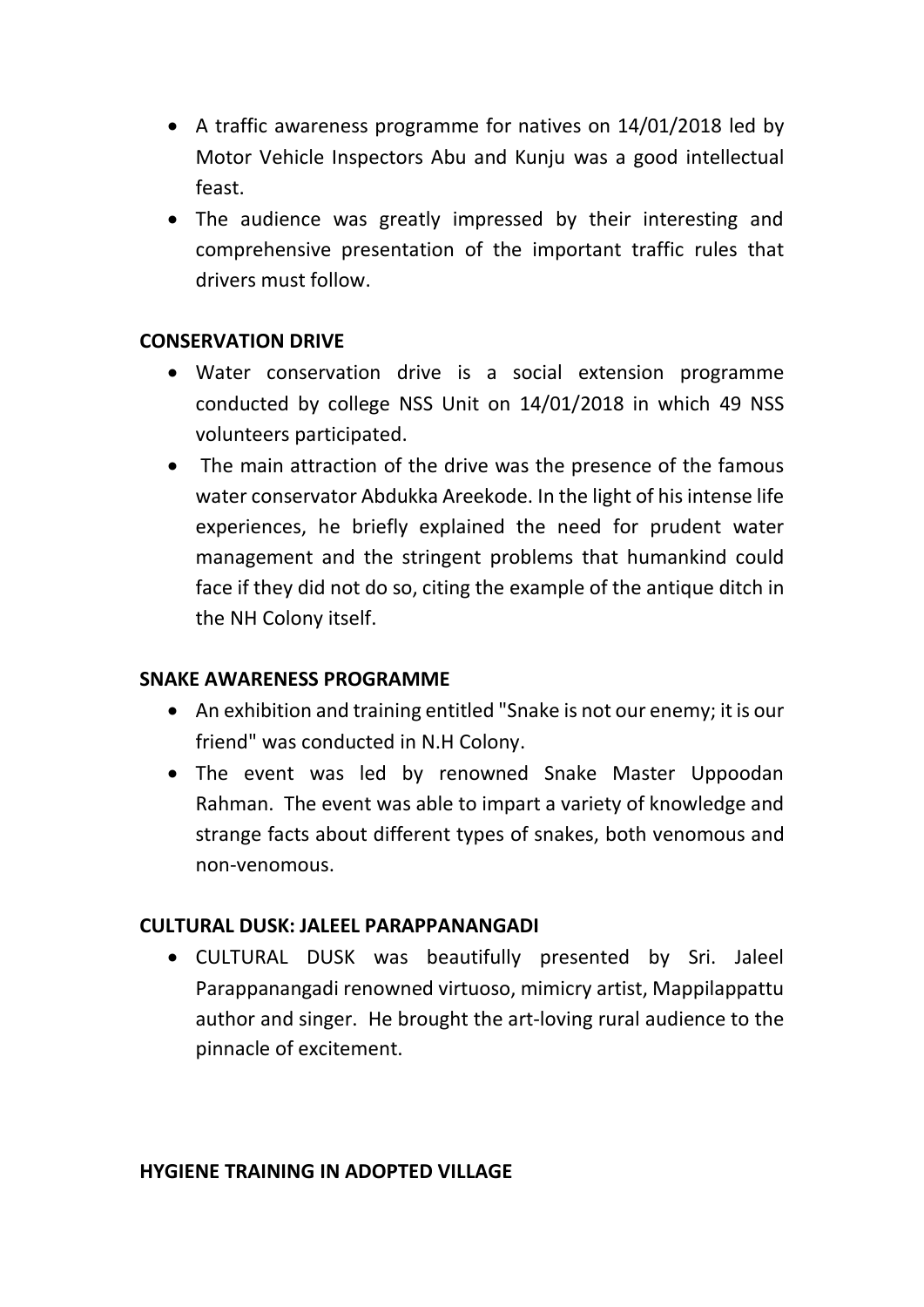- The training session held at N.H. Colony was led by Mr. Jyothish, Director, District Shuchitwa Mission, Malappuram.
- The event warned people about how important cleanliness and hygiene are in the success of our lives.

#### **AYURVEDIC MEDICAL CAMP: MARM**

- The full Day Ayurvedic Medical Camp was a beneficial initiative organized by NSS, in our Adopted village in collaboration with MARM Ayurvedic Hospital.
- Many people in the village, including the elderly, who were suffering from various diseases, sought treatment at the camp set up in a specially thatched shed in N. H. Colony junction.
- In addition to the free treatment, the medicines required by each patient were also distributed completely free of cost.

#### **FIELD TRIP: ABDUKKA**

 The enthusiastic study tour of the volunteers to the farm set up of the famous nature lover Abdukka Areekode in his small piece of land was an event that provided a lot of innovative experiences.

## **BEAUTIFICATION OF SOCIETY HALL PREMISES**

- The Society Hall is a central building where the most important events take place in the NH Colony with the participation and cooperation of the local public.
- This clean-up operation, led by the volunteers, was a good initiative to revitalize the hall and its surroundings.

#### **CAMP SQUAD WORK**

- The volunteers conducted a home contact campaign to directly invite the locals to the Ayurvedic Medical Camp organized as part of the Special camp held at the colony.
- Many people came to the medical camp seeking treatment as a result of this mass squad work.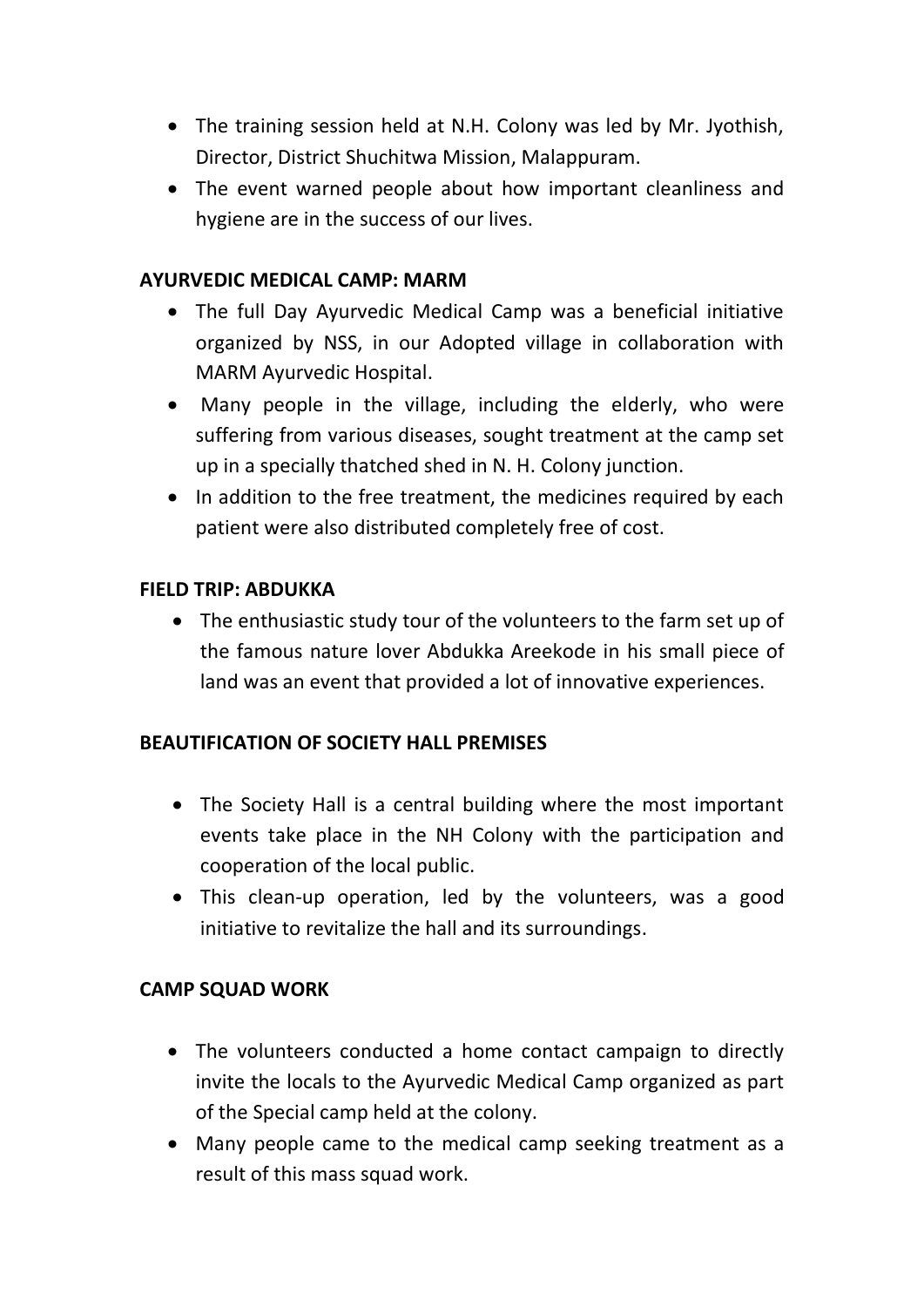# **MANUSCRIPT MAGAZINE RELEASE AT ADOPTED VILLAGE**

 Manuscript magazines were published separately by our boys and girls under the titles 'Suruma' and 'Munnettam', based on the principle that if talented people are given half a chance, they will climb the ladder of excellence through their own hard work into the peak level.

## **PROMOTION OF RESEARCH**

Continues Support and timely interface of IQAC is reflected in the growth of faculty's career development in publishing books and research papers in the international and national peer-reviewed journal which is included in the care list of UGC and also in presenting the research papers in various topics that discussed contemporary issues in connection with teaching and learning process.

## **IQAC CONTRIBUTION IN TEACHING AND LEARNING PROCESS**

- Monitors and facilitate the activities of the College council in all respects.
- **During the commencement of each academic semesters, IQAC** make sure that the time-line provided in the University academic calendar is followed.
- IQAC make sure that class PTA meetings are convened at the end of each semester examinations in a timely manner.
- Students are selected for various activities and awards and scholarships are distributed based on the recommendations by the mentor.
- **Introduced Teacher's Diary for recording each and every activities** regarding their career development.
- In each academic year, FDPs and Orientations in various areas were designed and delivered to all faculties to improve academic performance.
- Scheduled time was arranged for the mentors to interact with the mentees for discussing their problems in all spheres and collect relevant data